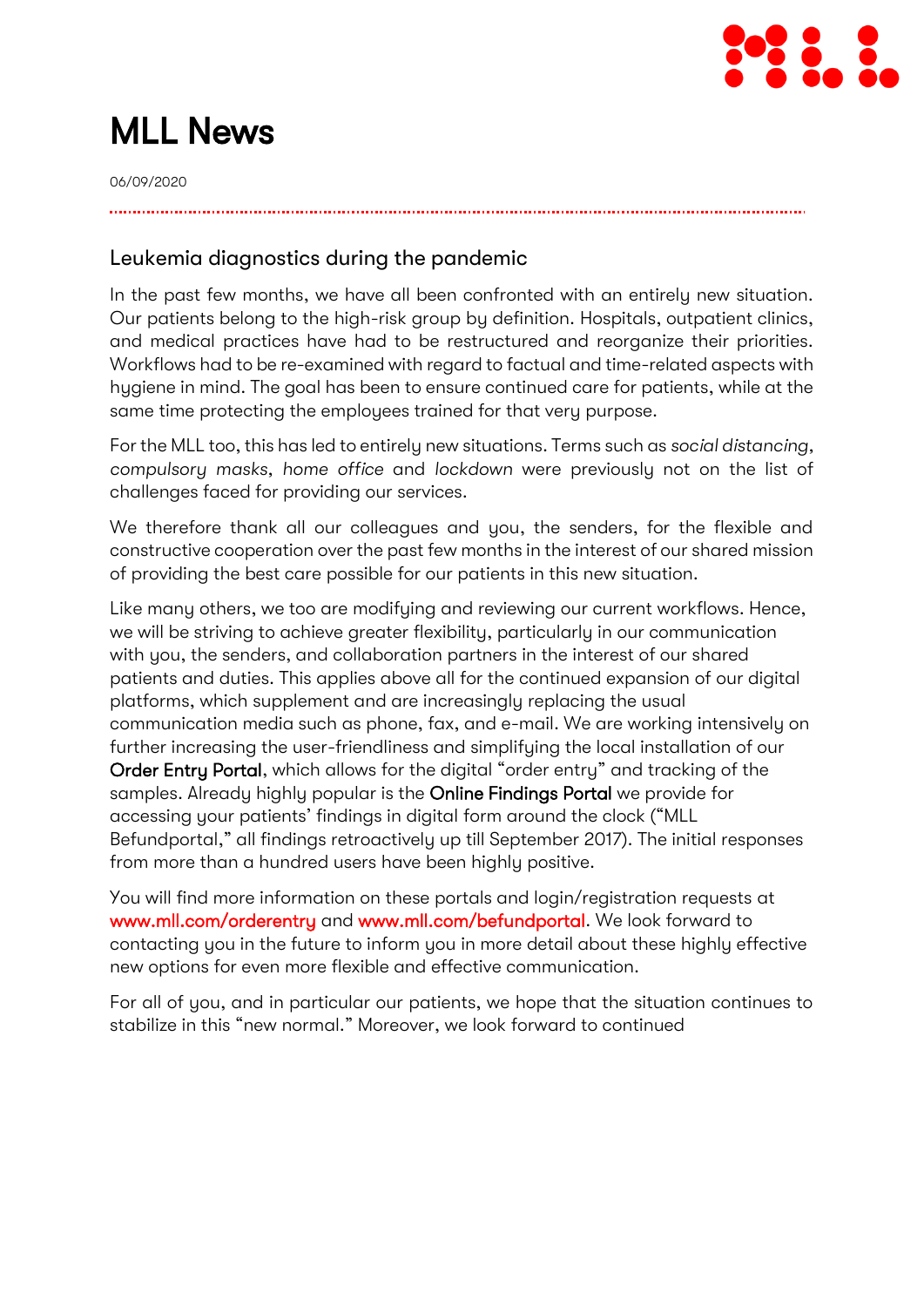

collaboration. Please do not hesitate to let us know of your suggestions for improving our offerings – as soon as an idea occurs to you!

Sincerely yours,

C. Haferlach, T. Haferlach, W. Kern

## Identifying resistance mutations in targeted therapies

Over the past few years, the use of targeted therapies has proven effective for various forms of hematological neoplasia, and increasingly become routine. The rational molecular design of such active substances allows for the targeted blocking of intracellular signal chains in malignant cells, resulting e.g. in cell cycle arrest or ideally apoptosis.

Unfortunately, resistance occurs even against such tailored therapies. It has increasingly become possible to explain their molecular mechanisms. For one, under therapy are a growing number of new mutations in various target genes of targeted drugs or in the genes of associated molecular pathways which could lead to a loss of effectiveness.

The targeted analysis of such resistance mutations can, particularly in the event of the absence of a response or a decreasing response, be proof of potential drug resistance and provide a rationale for the modification of the therapy. Naturally, patient compliance should be ensured before this is done.

Accordingly, MLL strives to offer the analysis of such resistance mutations in the target genes of various active substances according to the state of the art, and recently expanded its portfolio to this effect.

Currently, the following analyses are being offered in this context:

- *IDH2* mutations for Enasidenib resistance in AML
- *BCR*-*ABL1* mutations for resistance to common tyrosine kinase inhibitors or against the new allosteric Abl inhibitor Asciminib in CML and ALL
- *BCL2* mutations for Venetoclax resistance (e.g. in CLL, mantle cell lymphoma and follicular lymphoma)
- *BTK* mutations and *PLCG-2* mutations for Ibrutinib resistance in CLL

On our order form (current version at **[www.mll.com](http://www.mll.com/)**), these analyses can be found under the sections for the respective disease. The same applies for our digital order entry system. Please feel free to contact us for any suggestions or questions regarding this.

Author: Dr. Christian Pohlkamp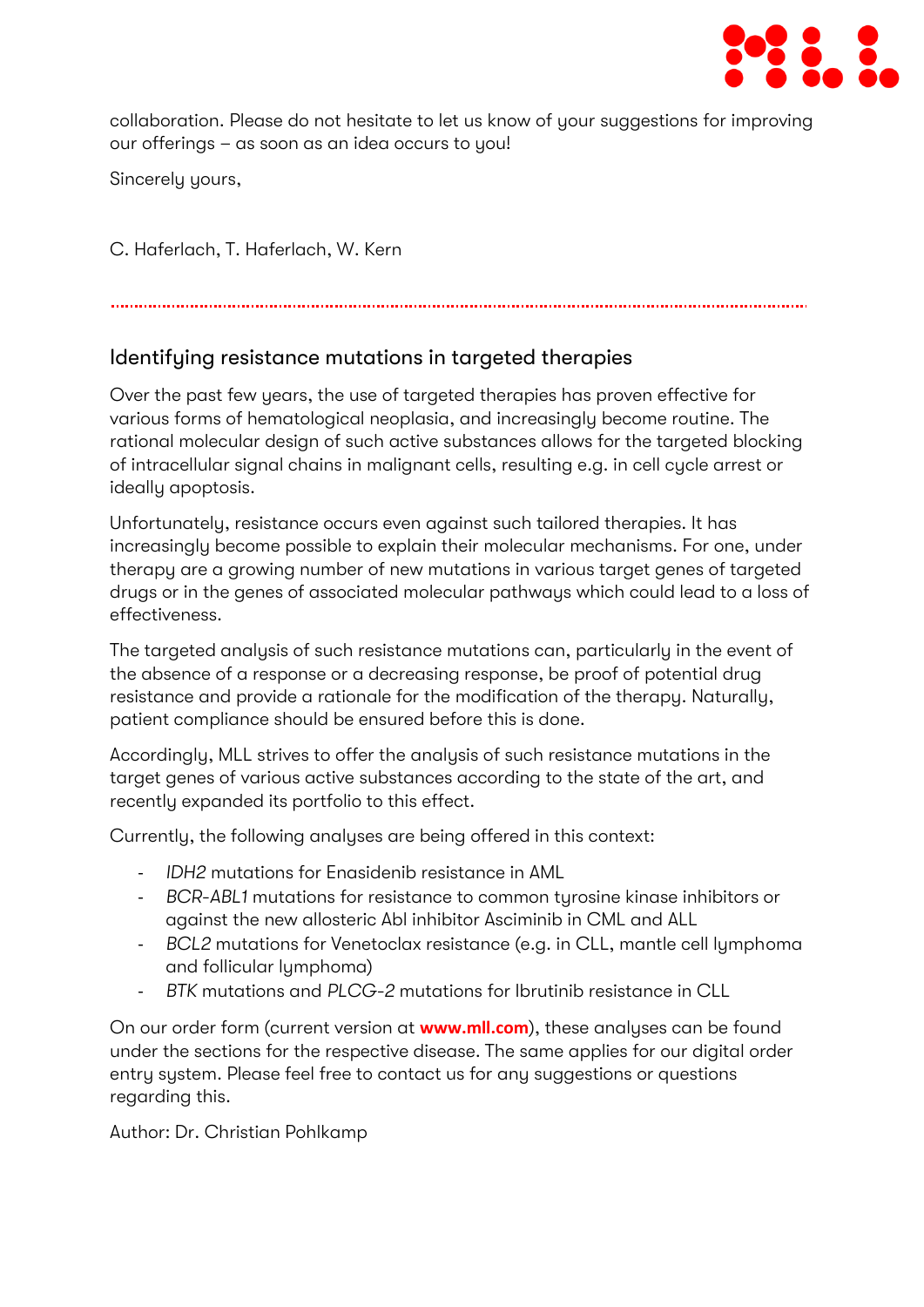



# MLL uses AWS Cloud Computing infrastructure for NGS data

Thanks to the rapid advancement of sequencing technology, it has become easier to read an increasingly large amount of DNA. Gene panels are already standard in leukemia diagnostics, and a switch to exome sequencing is expected in the medium term. However, the ability to interpret this data has not grown by the same amount. For this purpose, high-performance computer clusters are necessary in order to analyze the large quantities of data for a standard next-generation sequencing (NGS) run.

With lower sequencing costs and the introduction of devices with significantly higher capacity, the sequencing throughput has increased. This means that the bottleneck has shifted away from sequencing and towards data processing and interpretation. The increasing availability of computer resources as a result of to cloud computing therefore competes with a large initial investment in local computer infrastructure.

Hence, MLL performed an initial evaluation of cloud computing for NGS in the context of the [5,000 genome project.](https://www.mll.com/en/science/5000-genome-project.html) It quickly became clear that this project would produce petabytes of data that would need to be processed and stored securely over the long term in a computer environment secured according to ISO 27001 and which complies with the GDPR. Building such infrastructure would have equated to a huge initial workload and costs for MLL. The maintenance costs would also be immense. With the decision to utilize cloud computing and the associated pay-per-use approach, that was no longer an issue, and we were able to focus completely on the goal of the project: better molecular leukemia diagnostics.

After the initial positive experiences with cloud computing as part of this research project, we decided to switch to cloud computing for the evaluation of the NGS routine diagnostics data as well, after we had to search for costly local solutions in the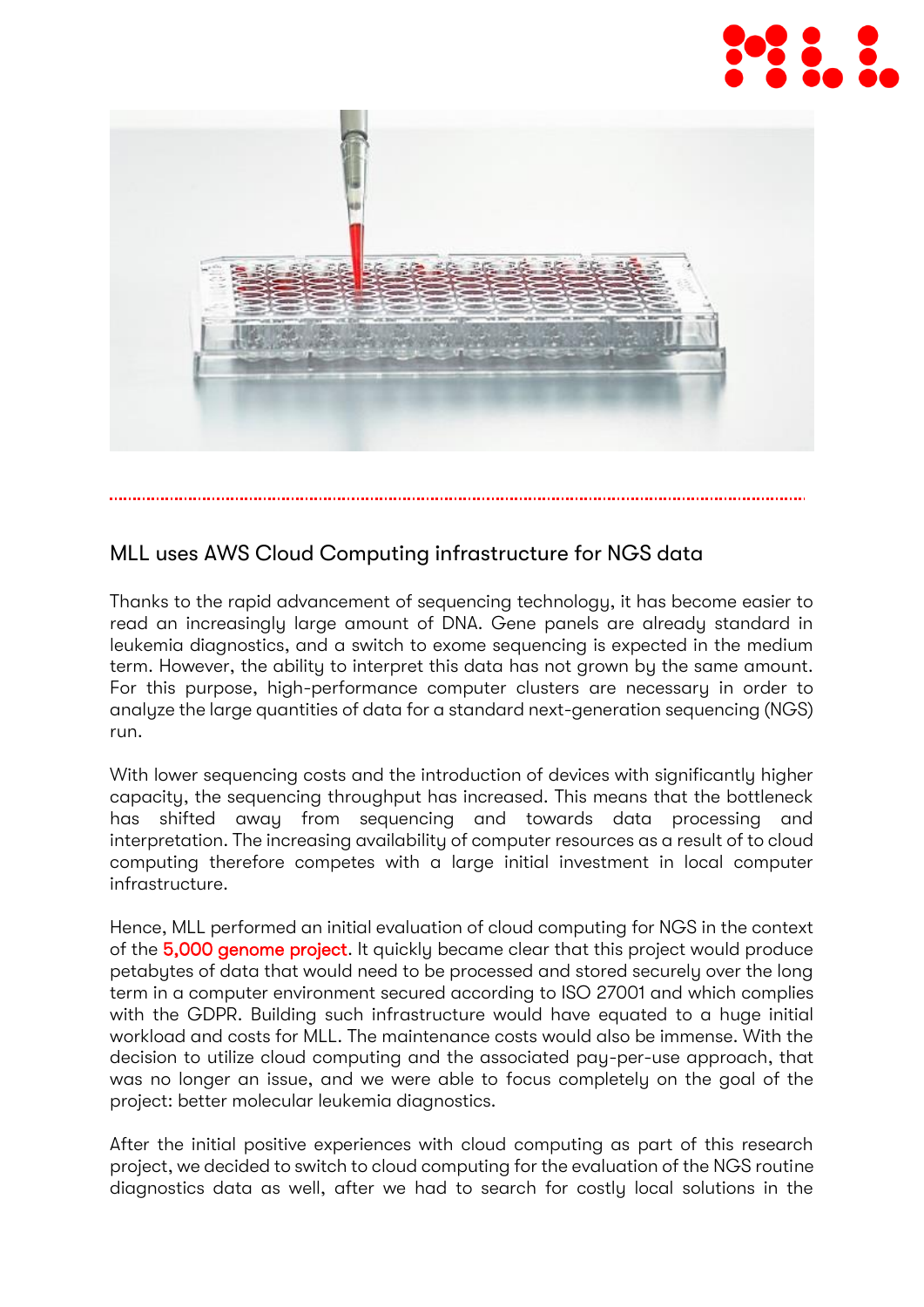

previous years in order to ensure the same turnround time despite continuously increasing volumes of data.

Accreditation of the newly set-up NGS panel diagnostics in acc. w/ DIN EN ISO 15189 and DIN EN ISO/IEC 17025 with a pipeline developed specifically for this purpose utilizing Illuminas BaseSpace and AWS Cloud Computing was performed in early 2019. With this pipeline, the amount of daily patient data no longer has an influence on the processing duration, as the data of each patient can be processed in parallel and simultaneously in the cloud.

With the ability of cloud computing to scale almost infinitely, both with regard to processing as well as the storage of data, we consider ourselves to be well-equipped for the future development of NGS – whether it is via the expansion of the panels, whole exome, or whole genome sequencing. Furthermore, we are striving to shift additional workflows to MLL's dedicated partition on the AWS Cloud. As part of collaborative projects with AWS and its Envision engineering team, we are currently working, e.g. on scalable approaches, in order to perform cell differentiation in cytomorphology via artificial intelligence and automatically analyzing flow cytometry data in immune phenotyping without manual gating.



Author: Niroshan Nadarajah